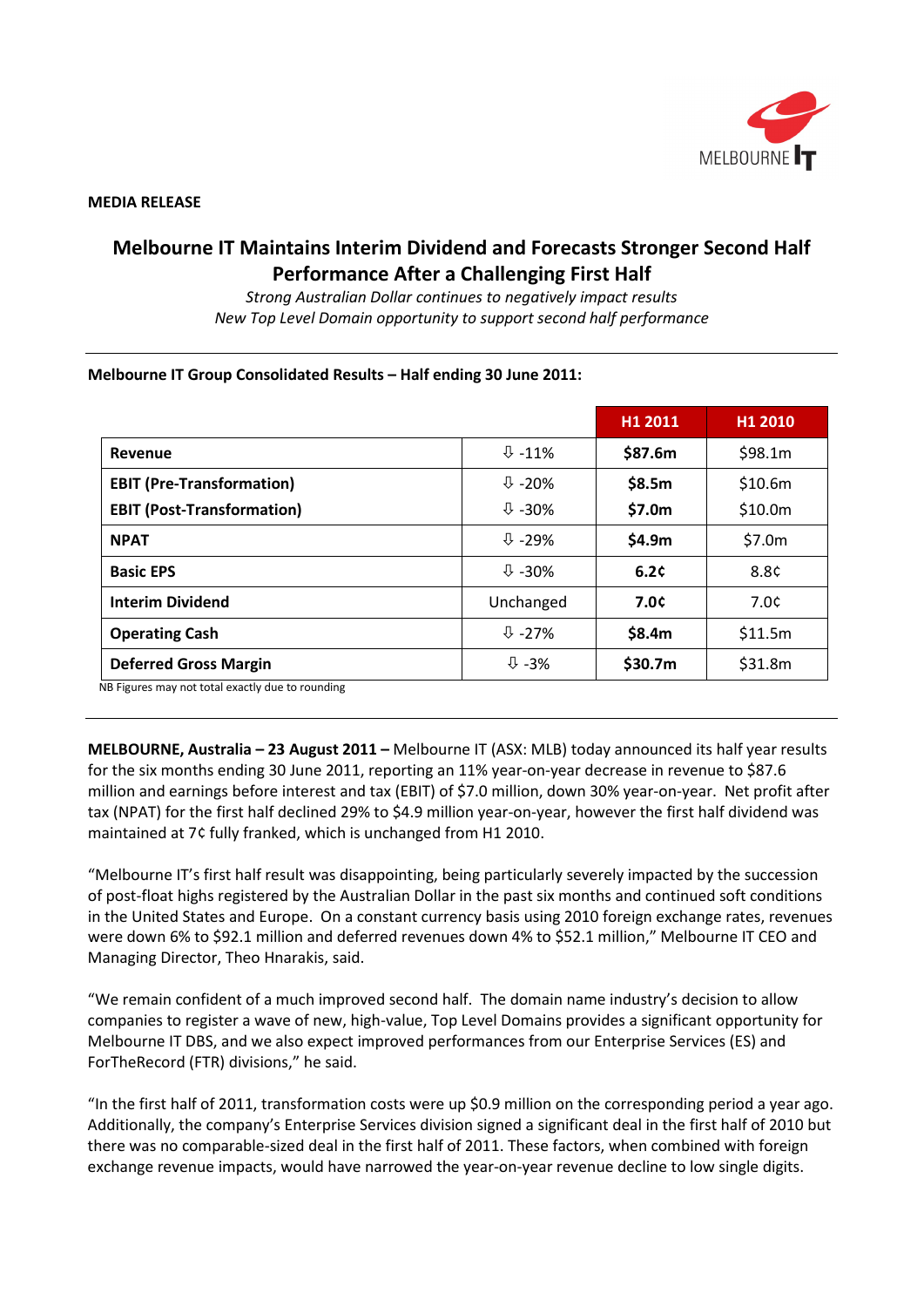"However, our trading results in the first half of 2011 were softer than the corresponding period a year ago, with slower international markets, commoditisation in base online small business services, and delays in a large FTR customer order (signed in August) all contributing."

Melbourne IT's Transformation program progressed broadly in line with expectations in the first half of 2011 with the New Zealand pilot of the new systems going live in the second quarter and the Oracle financials component rolled out in Australia.

Based on learnings from the New Zealand pilot, the Transformation implementation schedule has been revised for the remainder of 2011 and 2012 with a partial rollout of CRM and billing systems due to go live in Melbourne later this year as well as continued rollout of Oracle financials into the US and EMEA. Transformation benefits in 2012 are expected to offset the 2012 project opex impact, thus transformation EBIT impact is expected to be neutral next financial year. The company still anticipates completion by the end of 2012.

At the end of the first half, net debt remained modest at \$21.8 million with a further \$2.9 million in debt retired in the past six months.

# **Divisional Highlights**

# **Digital Brand Services (DBS)**

- EBIT up 8% year-on-year to \$2.8 million
- First half revenue down 5% year-on-year to \$24.8 million. On constant currency basis using average 2010 exchange rates, revenue was up 2% year-on-year
- New customers added in H1 included Virgin Enterprises Limited, The Body Shop Australia, Australian Red Cross, Sony Computer Entertainment Australia
- DBS is expected to perform strongly in the second half on the back of the new Top Level Domain opportunity. Seventeen customers have already signed and more than 230 expressions of interest from large companies have been received in relation to obtaining a '.brand' domain

# **Enterprise Services (ES)**

- Challenging first half with revenue down 24% year-on-year to \$13.2 million and EBIT down 75% year-on-year to \$0.4 million
- An absence of larger contracts in H1 2011 contributed to the year-on-year shortfall. A comparable sized contract to the large deal signed with the Queensland Department Education & Training in H1 2010 would have narrowed year-on-year revenue decline in ES to low single digits
- New customers added in H1 include Essential Services Commission (Victoria), Australian Red Cross Blood Service, and IMG Sports Technology Group
- Significant leadership and sales re-organisation in H1 and a stronger pipeline will help drive improved performance in H2

# **SMB eBusiness Solutions & Global Partner Solutions**

- First half revenue and EBIT down year-on-year, with revenue down 9% to \$46.2 million and EBIT down 11% to \$8.1 million
- Strong Australian Dollar continues to negatively impact revenues on constant currency basis using average 2010 exchange rates, revenue was \$48.3 million, or down 4% year-on-year
- Memorandum of understanding signed with Reckon to offer online SMB services to Reckon customers
- Second half performance expected to remain steady despite negative currency impact

# **ForTheRecord (FTR)**

- First half revenue down 19% to \$3.2 million year-on-year, EBIT contribution of \$0.1 million
- Sales pipeline is lumpy and timing of large contracts has been more unpredictable in H1 2011